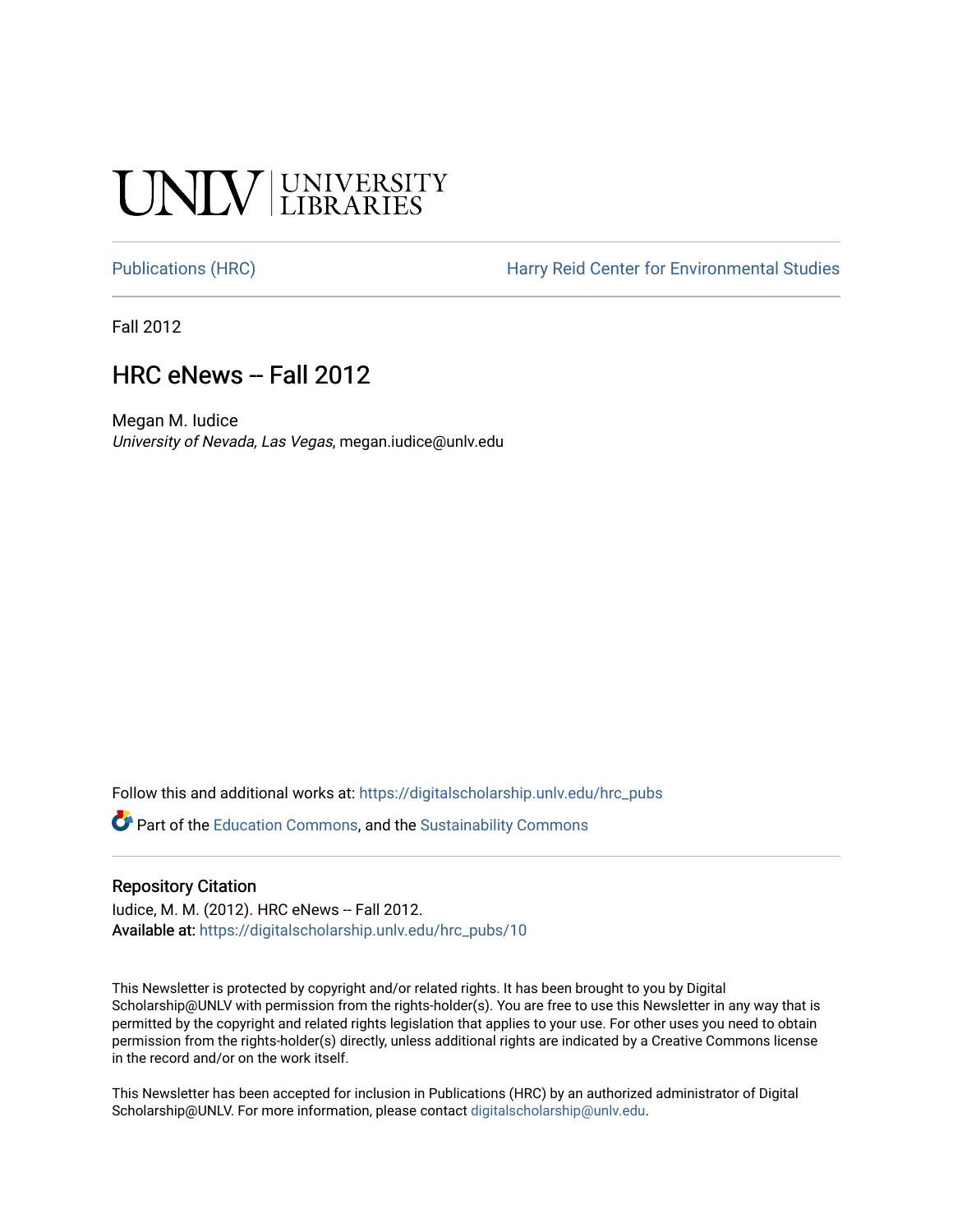# HARRY REID<br>CENTER

# FALL 2012

eNews

# **Announcements**

# **UNLV Guest Suites**

UNLV is now offering on-campus guest suites that are available to students, staff, family members and visiting professionals. They are available on a first-come, firstserved basis. More [information](http://go.unlv.edu/eventservices/guestsuites) and registration is available online.

# **Join the UNLV Speakers & Experts Directory**

Would you like to be featured as an expert or an available HRC eNews are available speaker in your area of expertise? UNLV now has a new online.

UNLV Speakers & Experts Directory which connects community organizations and journalists to the engaging **View** speakers and subject experts among our faculty and staff. Join the [directory](http://news.unlv.edu/speakers-experts/join-the-directory) today.

## **UnmannedAircraft Systems (UAS)**

In coniunction with the Nevada Governor's Office of Economic Development (GOED), UNLV, through the Director of the HRC, Oliver Hemmers, has been named the lead for the Nevada Systems of Higher Education (NSHE) to coordinate the university and college-level research and development efforts relating to the explosively emerging field of Unmanned Aircraft Systems (UAS). In this capacity, the HRC will lead the effort to define experiments to be conducted in Nevada and to establish an academic program for UAS engineering within the Nevada university system. The research effort is already being established through the efforts of **Robert Editor O'Brien** in collaboration with i3 Corporation. A top priority of the Governor, UAS research and development shows great promise to be one of the major new business lines to create jobs and economic opportunity for Nevada.

#### **FAME-Tech Labs**

**-** As of September 2012 the **FAME-Tech Labs** headed by**Kris Lipinska**, are fully operational and open to the public. Visitors can learn about lasers, spectroscopy (Raman, luminescence), processing of materials at extreme temperatures (up to 3100 F) and extreme pressures (up to 1million atmospheres), and see some of *website or are on the staff* the everyday work of materials scientists like fabrication *directory list.* of glasses and ceramics. To enquire about measurement [capabilities,](mailto:kristina.lipinska@unlv.edu) interested individuals can contact Kris Lipinska or stop by the Labs.

-The High-Pressure capabilities of **FAME-Tech Labs** have expanded with the addition of two new highpressure devices - anvil cells for study of materials under extreme pressures.Another expansion of high-pressure research comes with the addition of a Electric Discharge Machining system with high-magnification microscope unit for drilling, in metals, of circular apertures of the diameter comparable to a human hair, that are not achievable by mechanical drilling means. Other specialized micro-machining operations are possible: machining of slits and apertures to collimate light or xrays, and cutting small disks or slabs from metal foils, wires, or crystals. This instrument complements highpressure research equipment.

-In its continuous expansion process the **FAME-Tech**

# **Submit your news**

HRC eNews is an electronic newsletter to keep individuals informed about developments at the Harry Reid Center for Environmental Studies, located on the campus of the University of Nevada, Las Vegas. Quarterly issues of



# **Contact**

Harry Reid Center for Environmental Studies University of Nevada, Las Vegas

4505 S. Maryland Parkway Box 454009 Las Vegas, NV 89154

Megan ludice (702) 895-2720 [megan.iudice@unlv.edu](mailto:megan.iudice@unlv.edu?subject=Newsletter Inquiry).

**Subscribe**

*You are receiving this email because you opted in at our*

Add us to your [address](http://unlv.us2.list-manage.com/vcard?u=a37601485a9c3795dc442c949&id=6bef6a2453) book

Update [subscription](http://unlv.us2.list-manage.com/profile?u=a37601485a9c3795dc442c949&id=6bef6a2453&e=[UNIQID]) preferences

**[Unsubscribe](http://unlv.us2.list-manage.com/unsubscribe?u=a37601485a9c3795dc442c949&id=6bef6a2453&e=[UNIQID]&c=c9e6ba4566)** 

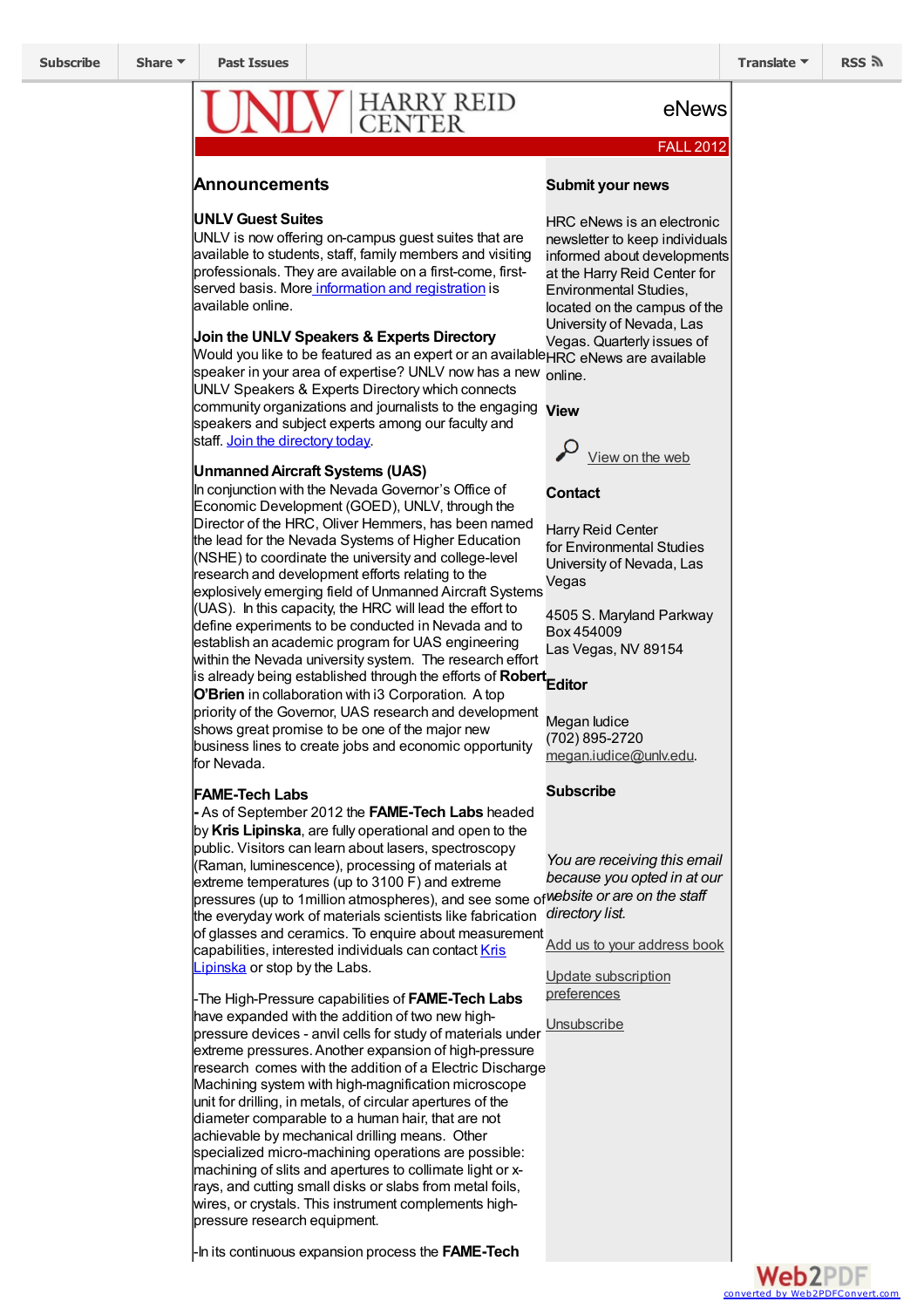**Labs** headed by Kris Lipinska added new capabilities in Simultaneous Thermal Analysis, with the installation of a STA 449 F1 Jupiter, NETZSCH-GerätebauGmbH. Measurement capabilities include differential scanning calorimetry (DSC) and thermo-gravimetry currently working up to 1550 degrees C (2,800 F). The possibilities of analysis include specific heat (Cp), thermo kinetics, oxidative stability, material purity determination, melting/crystallization behavior, solid-solid phase transitions, polymorphism, degree of crystallinity, glass transitions, purity, thermo kinetics, mass changes, decomposition, corrosion etc.

Esteemed colleague and distinguished fellow, **Dr. Jim Laidler,** recently announced his retirement from Argonne National Laboratory. Winner of numerous Argonne Chemical and Sciences Awards including the Distinguished Performance Award, Outstanding AchievementAward and two time winner of the Mishma Award, Dr. Laidler kindly served as guest lecturer at the Radiochemistry Fuel Cycle Summer School in 2011 and 2012.

# **Accomplishments**

**John Despotopulos**, a UNLV radiochemistry student, was awarded the prestigious Lawrence Scholar Award which is a 4 year paid fellowship at Lawrence Livermore National Lab. **Ralf Sudowe** is his advisor. This award is extremely difficult to get and is a terrific accomplishment for John and the radiochemistry program.

**Ken Czerwinski** was recently elected to the American Association for the Advancement of Sciences as a Fellow. He is being honored for distinguished contributions to actinide and fission product chemistry and in recognition of the world-class radiochemistry program at UNLV.

**Robert O'Brien** was recently awarded \$200,000 from NSTec for Nuclear Forensics Support for DPF Experiments - Task 46.

**Denis Beller** was recently awarded \$185,219 from NSTec for Support to NSTec for the Nuclear Criticality Safety Program.

**Oliver Hemmers** & **Steve Curtis** were recently awarded \$100,000 from Oak Ridge National Laboratory (ORNL) for Global Security Directorate Initiatives.

**Ken Czerwinski** was recently awarded \$75,000 from CUNY-Hunter College for SISGR-Fundamental Chemistry of Technitium-99 research.

**Kathy Lauckner** is an invited speaker at the Lead and Healthy Housing Conference to be held January 31 - February 1, 2013 at the Marina Del Ray in Los Angeles. Kathy will moderate a workshop based on her dissertation work for the *critical factors* necessary to develop a successful lead poisoning prevention program. The conference will bring together professionals from health, housing, community development, community groups, advocacy organizations, the lead industry, real estate firms, and residential and commercial facilities to explore ways to undertake programs and projects designed to prevent incidents of lead poisoning, eliminate indoor environmental hazards, and create healthy living and working environments.

**Paula Garrett** and **GretchenAndrew** from the HRC

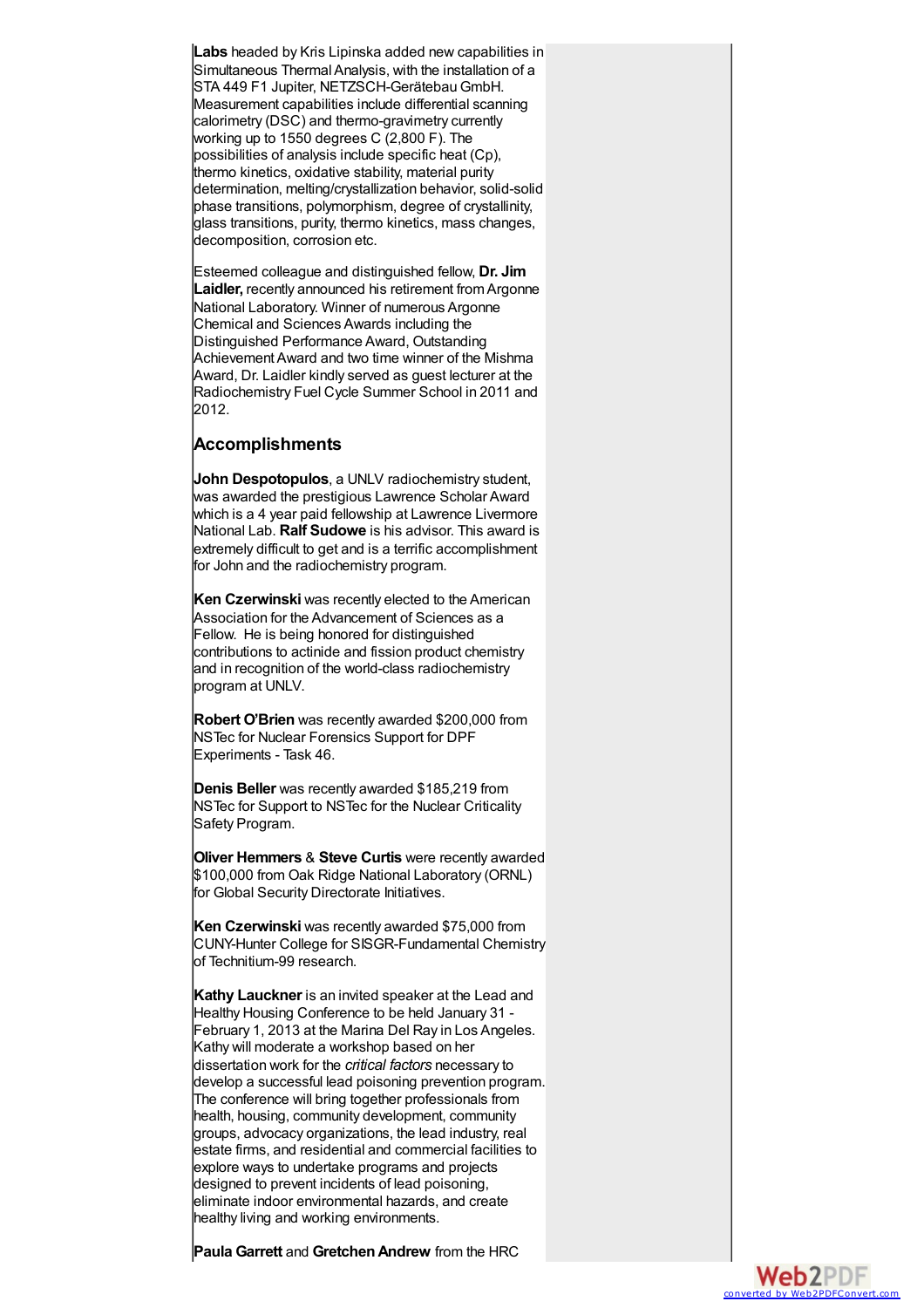presented with Dr. Daniel Thompson of Life Science at presented with Dr. Daniel Thompson of Life Science at<br>the UNLV Geovisualization Facility at GIS and Remote Sensing Core Lab open house. They presented on Spatial Visualization of Habitat and Possible Dispersal Corridors of Rare, Endemic Butterflies. The research group has just completed a 3 year study of rare butterflie s on the Spring Mountains and is currently preparing their final reports to the U.S. Forest Service and U.S. Fish and Wildlife Service.

Ken Czerwinski visited the School of Energy Research at Xiamen University, China where attend the International Symposium on Nuclear Energy and Fuel Cycle as a guest speaker. While in China, he discuss e d potential collaborative work with both Tsinghua University and Shanghai Jiao Tong University.

Edward Mausolf, Radiochemistry PhD student, defended his dissertation on Friday, November 30, 2012 in the Marjorie Barrick Museum Auditorium and accepted a post-doctoral position at Pacific Northwest National Laboratory. Dr. Mausolf will attend UNLV's graduation ceremonies this spring where he will be recognized as UNLV's Outstanding Graduate for his research contributions.

The Radiochemistry Program continues to grow with the addition of two new Doctors of Philosophy to the program. **Dallas Reilly** successfully defended his dissertation, "Molecular Forensic Science Analysis of Nuclear Materials" and **Thomas O'Dou** defended his dissertation titled "Recycling and Reuse of Radioactive Materials." Dr. Reilly will be joining the team at Pacific Northwest National Laboratory and Dr. O'Dou remains on staff with Dade Moeller, an occupational safety consulting firm.

The American Nuclear Society winter meeting held this year in San Diego was well attended by members of the Radiochemistry Program. **Edward Mausolf, Janelle Droessler, Balazs Bene** and **Audrey Roman** presented posters outlining their research at the meeting held November 11-15, 2012.

**Kathy Lauckner** was an invited speaker at the 14th annual Tri-Regional Lead Program Conference sponsored by the U.S. Environmental Protection Agency (EPA), Region 10, in Portland, Ore., in September. She has been [involved](http://www.epa.gov/lead/) in the actions to prevent lead poisoning since 1992. She now is promoting a cooperative blending of EPA, U.S. Housing and Urban Development, and Occupational Safety and Health Administration regulations to eliminate the redundancy in worker safety curriculum.

#### **FAME-Tech Labs**

-Graduate student **Pat Kalita** (UNLV, Physics) discovered a new pressure-induced phase transition in a heavy-metal doped mullite-type ceramic subjected to pressures of 900,000atm. while doing laser spectroscopy experiments in HRC's **FAME-Tech Labs.** This work is a collaboration between the HRC's **FAME- Tech Labs** (**Kris Lipinska and Oliver Hemmers**), UNLV's Dept. of Physics and Astronomy (Andrew Cornelius and Pat Kalita), the University of Koeln and the University of Bremen. The laser spectroscopy set-up at **FAME-Tech Labs** Laser is equipped with a Horiba Jobin-Yvon T64000 triple-grating spectrometer, an Olympus BX-41 confocal Raman microscope and an Argon/Krypton 2 W multi-wavelength laser. This set-up allows to measure ambient and elevated pressure

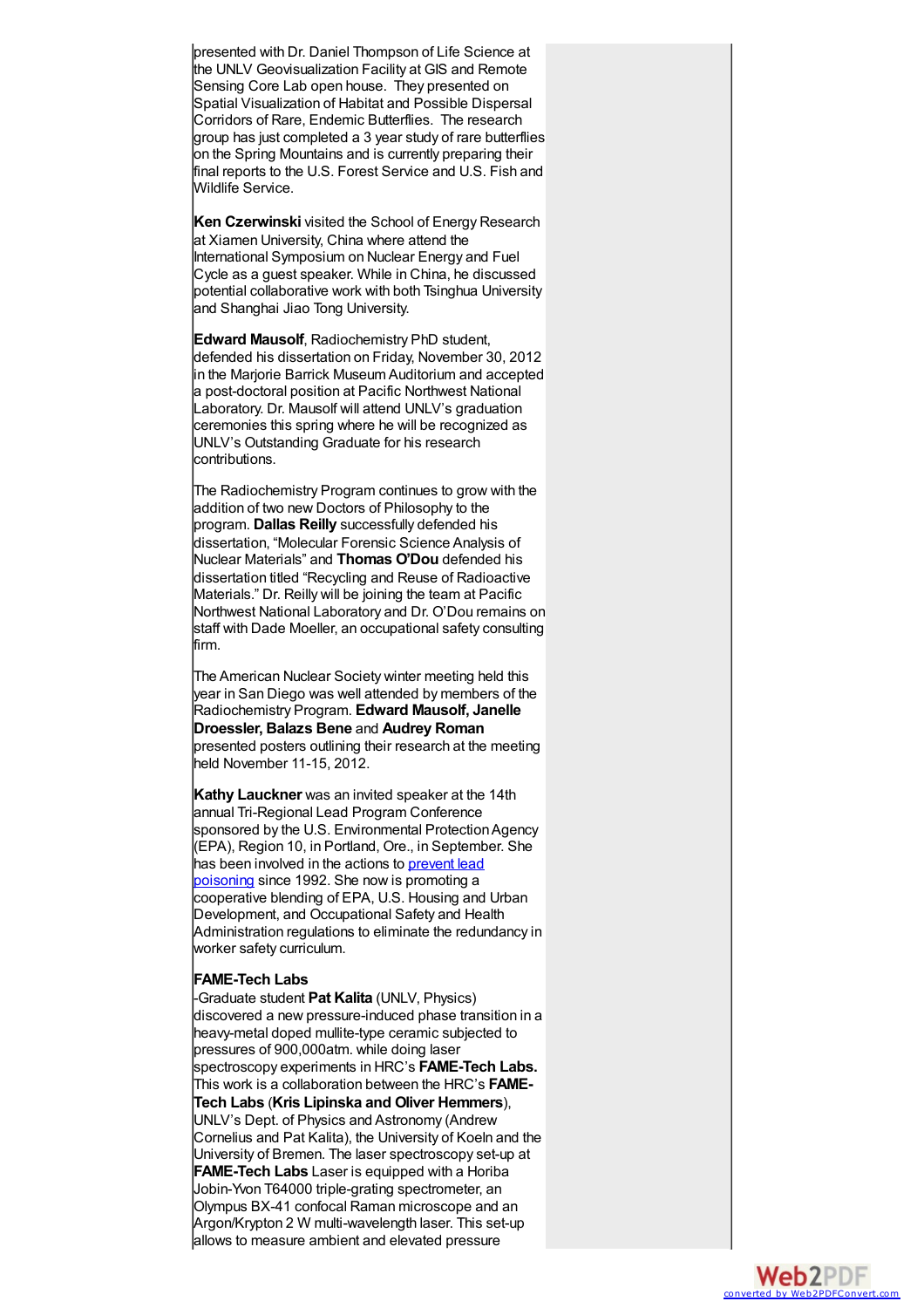Raman spectroscopy and luminescence spectroscopy on solid, gaseous and liquid samples. The possibilities of analysis include: chemical composition of material, its microstructural changes, stress/strain state analysis, determination of crystal symmetry and orientation, fundamental analysis of vibrational modes and more

-**Kris Lipinska** and **FAME-Tech Labs** started a collaboration with Purdue University, School of Aeronautical & Astronautical Engineering on the stud y o f hydrogen absorption in glass-ceramic materials.

**-FAME-Tech Labs,** in partnership with the UNLV's Dept. of Physics, begun a collaboration with researchers from the University of Bremen, Germany on non-linear Optical and advanced ceramic materials for extreme environment applications. The collaboration involves materials synthesis (single crystals and powders), laser spectroscopy at high-pressure and synchrotron x-ray diffraction.

# **Nuclear Safety Engineering Program**

**Denis Beller**, Director of the Nuclear Safety Engineering Program, has been appointed to the Facility Subcommittee of the Nuclear EnergyAdvisory Committee (NEAC) of the US Department of Energy (DOE). The NEAC advises the Secretary of Energy, the Assistant Secretary for Nuclear Energy, and the Office of Nuclear Energy (DOE/NE). Co-chairs of the NEAC are Richard Meserve (President of the Carnegie Institution for Science and former Chairman of the US Nuclear Regulatory Commission) and Susan Eisenhower (Chairman of Leadership and Public Policy Programs & Chairman Emeritus of the Eisenhower Institute and Pres. of the Eisenhower Group, Inc.), and its small membership includes NSTec, LLC President Raymond Juzaitis and HRC Radiochemistry collaborator **Al Sattelberger** (Associate Director of Argonne National Laboratory). The Facility Subcommittee, which is chaired by John Sackett (former Director ofArgonne National Laboratory West), analyzes capabilities of facilities that support the research missions of DOE/NE, including U.S. universities and national laboratories, and produces reports for DOE/NE regarding facility-related research strengths and deficiencies.

The Nuclear Safety Engineering Program (Director **Denis Beller** and Technical Director **Charlotta Sanders**) submitted to the College of Engineering Curriculum Committee proposals for 3 new graduate, distance-education Nuclear Engineering courses and a distance-education program for a Graduate Certificate in Nuclear Criticality Safety Engineering. The Department reviewed the proposals, recommended changes, and forwarded the modified proposals to the UNLV Curriculum Committee. The proposed courses are:

-ME 754 Introduction to Nuclear Criticality Safety -ME 755 Nuclear Criticality Safety Engineering -ME 756 Monte Carlo Methods in Nuclear Engineering

**Denis Beller** gave a graduate nuclear engineering seminar on October 22, 2012 at Idaho State University entitled, "Public Education Is Not the Answer to Nuclear Acceptance--Then What Is?"

**Denis Beller** gave an oral presentation: "Nuclear Engineering for GREATS," at the GREATS (Gravity and Radiation Environment Aerial Trans-Small Satellite Surveyors) Workshop, University of Nevada, Las Vegas, September 24, 2012.

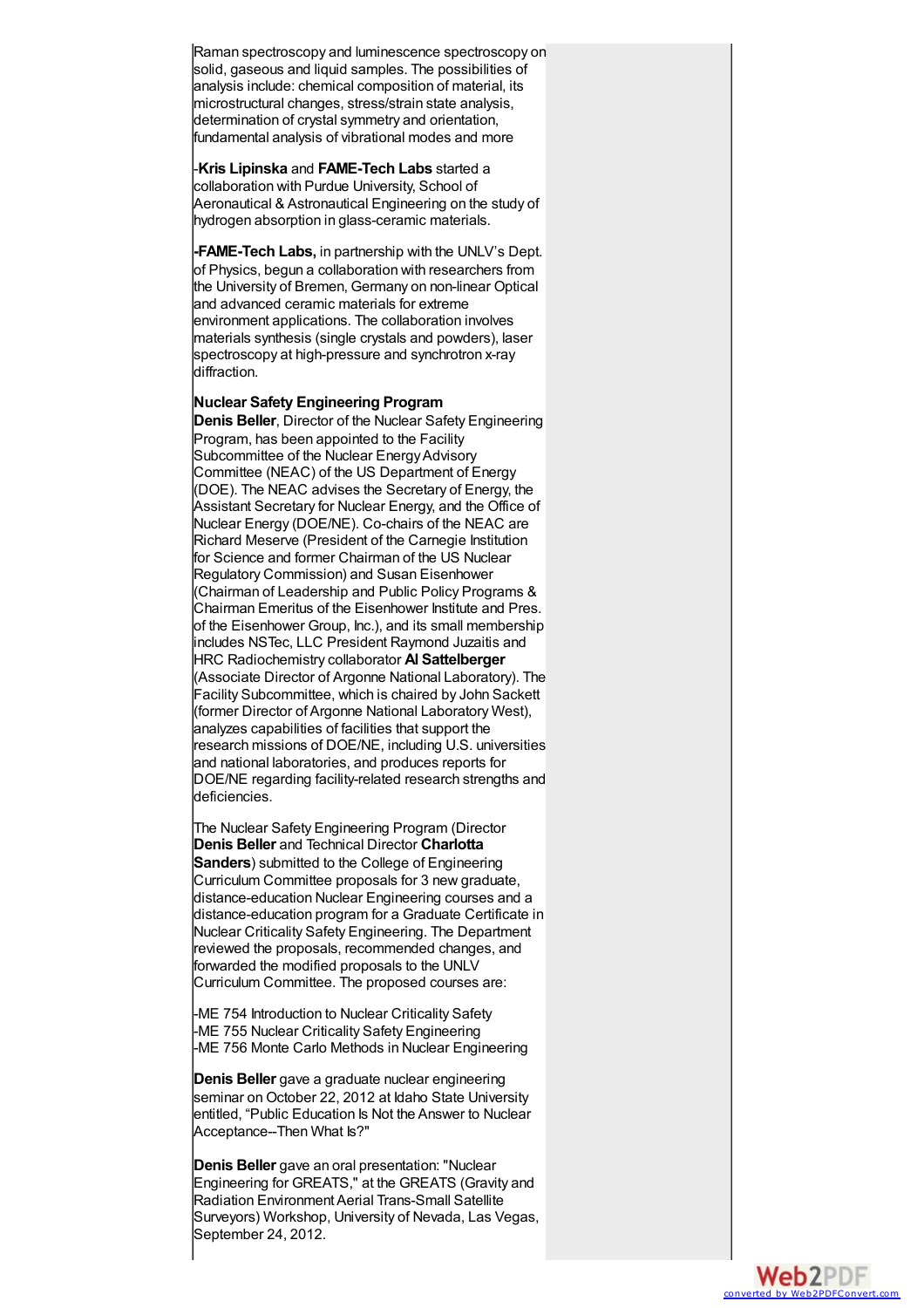Denis Beller gave two oral presentations on cybersecurity for nuclear safety systems such as fire alarm, emergency shutoff, and nuclear criticality alarm systems:

-"Cybersecurity in the Nuclear Safety Engineering Program," Denis Beller, presented at the Cybersecurity Collaborations Symposium (with ORNL, NSTec, and Mississippi State University), University of Nevada, Las Vegas, Sep. 11, 2012.

-"Educating the Cybersecurity Nuclear Engineering Workforce," Charlotta Sanders and Denis Beller, presented at the Cybersecurity Collaborations Symposium (with ORNL, NSTec, and Mississippi State University), University of Nevada, Las Vegas, Sep. 11, 2012.

**Charlotta Sanders,** Technical Director of the Nuclear Safety Engineering Program, organized a MCNP Criticality Workshop for UNLV students who are taking her graduate nuclear engineering courses as part of the proposed Graduate Certificate in Nuclear Criticality Safety Engineering (NCSE) program. The MCNP Workshop, which was presented in Eunice, NM by Dr. John Hendricks of LANL/TechSource, was sponsored by URENCO USA (owner/operator of the National Enrichment Facility in Eunice). URENCO is supporting and participating in the proposed NCSE Certificate program by supporting the enrollment of URENCO employees in the UNLV NCS courses (staff include NCS and licensing engineers and enrichment plant operators).

**Ken Czerwinski** and participants in the Radiochemistry program attended the 2012 Atalante Conference on Nuclear Chemistry for Sustainable Fuel Cycles in Montpellier, France September 3-7. **Thomas Hartmann, Frederic Poineau, Maryline Ferrier, Edward Mausolf** and **ArianaAlaniz** gave presentations on their work at UNLV during the scientific program. UNLV was also well represented during the poster session with posters submitted by**Bill Kerlin, Maryline Ferrier** and **Edward Mausolf**.

**Frederic Poineau, Ken Czerwinski** and **Al Sattelberger** attended the 40th Annual International Conference on Coordination Chemistry (ICCC40) in Valencia, Spain. In addition to work on furthering international collaborations, they presented research on the *Utilization of Radioelement Compound Synthesis and Coordination Chemistry for the Nuclear Fuel Cycle* and the *Study of the Octahaloditechnetate Tc2X8 n- (X = Cl, Br; n = 2, 3)Anions and Their Phosphines Derivatives* at the conference.

**Ken Czerwinski** was invited to attend the DOE Nuclear Separations Workshop in Washington, D.C. The mission of the workshop was to define and describe work in nuclear separations that will be needed to advance DOE's mission and identify the resources that will be needed to carry develop and demonstrate these technologies.

### **Homeland Security Initiatives**

In May 2011 the national media reported that a French diplomat had been arrested for sexually assaulting a New York hotel guest room attendant. This incident and others reported over the years highlighted the many safety concerns for all hotel employees. These incidents also motivated the Las Vegas hotel and resort community, led by initiatives from MGM Resorts International and Boyd

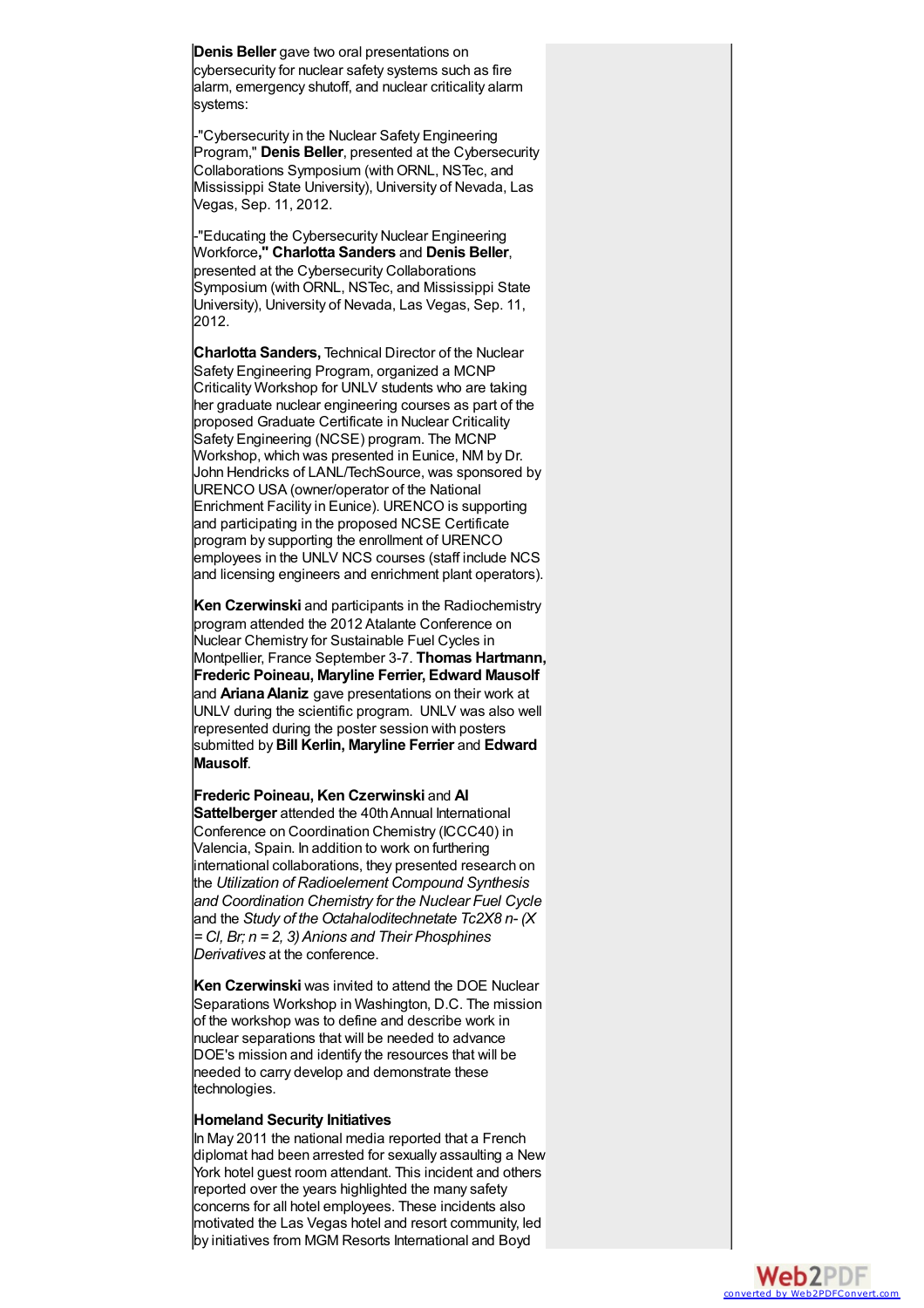Gaming, to work together on a Guest Room Attendant Gaming, to work together on a Guest Room Attendant<br>Safety and Security DVD training project. This DVD project, sponsored by the Las Vegas Convention and Visitors Authority (LVCVA), would use the Emmynominated DVD training production team led by**R o s s Bryant Program Manager from the University of Nevada** Las Vegas Harry Reid Center and would be a collaborative effort by LVCVA, UNLV, Nevada Hotel & Lodging Association, MGM Resorts International, Boyd Gaming, Caesar's Entertainment, and Station Casinos. The 5- to 6-minute DVD produced in both English and Spanish would demonstrate best practices and procedures to enhance the safety and security of more than 25,000 employees and be available to all hotels an d resorts throughout Nevada.

The Louisiana State University (LSU) National Center for Biological Research and Training (NCBRT) has renewed their partnership with the UNLV HRC to continue the NCBRT training equipment distribution center at UNLV. The LSU NCBRT currently ships over 5,000 packages annually. The renewed contract with the HRC is to store training equipment and ship from UNLV to cut down on the shipping distances. The HRC will ship over 10,000 pounds of training equipment in the first year. The establishment of the LSU-UNLV distribution center is a strong step in developing additional work from other National Consortium Members.

# **Events**

# **Nuclear Forensics Undergraduate Summer School**

The Radiochemistry Program at UNLV has been awarded the Nuclear forensics Undergraduate Summer school for the second time since the program's inception three years ago. The program, which is a collaboration with Los Alamos National Laboratory, University of Missouri, Washington State University , Lawrence Livermore National Laboratory and the Domestic Nuclea r Detection Office, will be held at UNLV's campus in the summer of 2013 and will give talented undergraduates an opportunity to learn about radiochemistry and nuclear forensics by doing hands-on experiments and in-depth study of the chart of the nuclides.

# **Radiochemistry Fuel Cycle Summer School**

UNLV will be hosting the Radiochemistry Fuel Cycle Summer School for the fourth consecutive year from June 10 - July 19, 2013. Funded by the Department of Energy, Nuclear Energy and organized by the Radiochemistry Program at UNLV, this program offers undergraduate students in chemistry, physics, health physics and nuclear engineering the opportunity to learn the fundamentals of radiochemistry with emphasis on the nuclear fuel cycle. Radiochemistry professors **Ken Czerwinski** and **Ralf Sudowe** will be instructing the course in addition to lquest speakers from various national laboratories.

# **Emerging Technology for IndustrialAccelerator Symposium**

Planning is underway for the first annual Accelerator Symposium to be held at UNLV October 9 -10, 2013. The symposium is part of a partnership with Varian Medical Systems to raise awareness and interest in the various applications of accelerators to solve real-world problems. The event will highlight the opening of UNLV's dedicated Accelerator Facility and include an opportunity to tour Varian's industrial accelerator manufacturing headquarters. Sign up to receive mailing list updates and/or register to attend the event on the symposium website at hrc.unly.edu/nytech101/

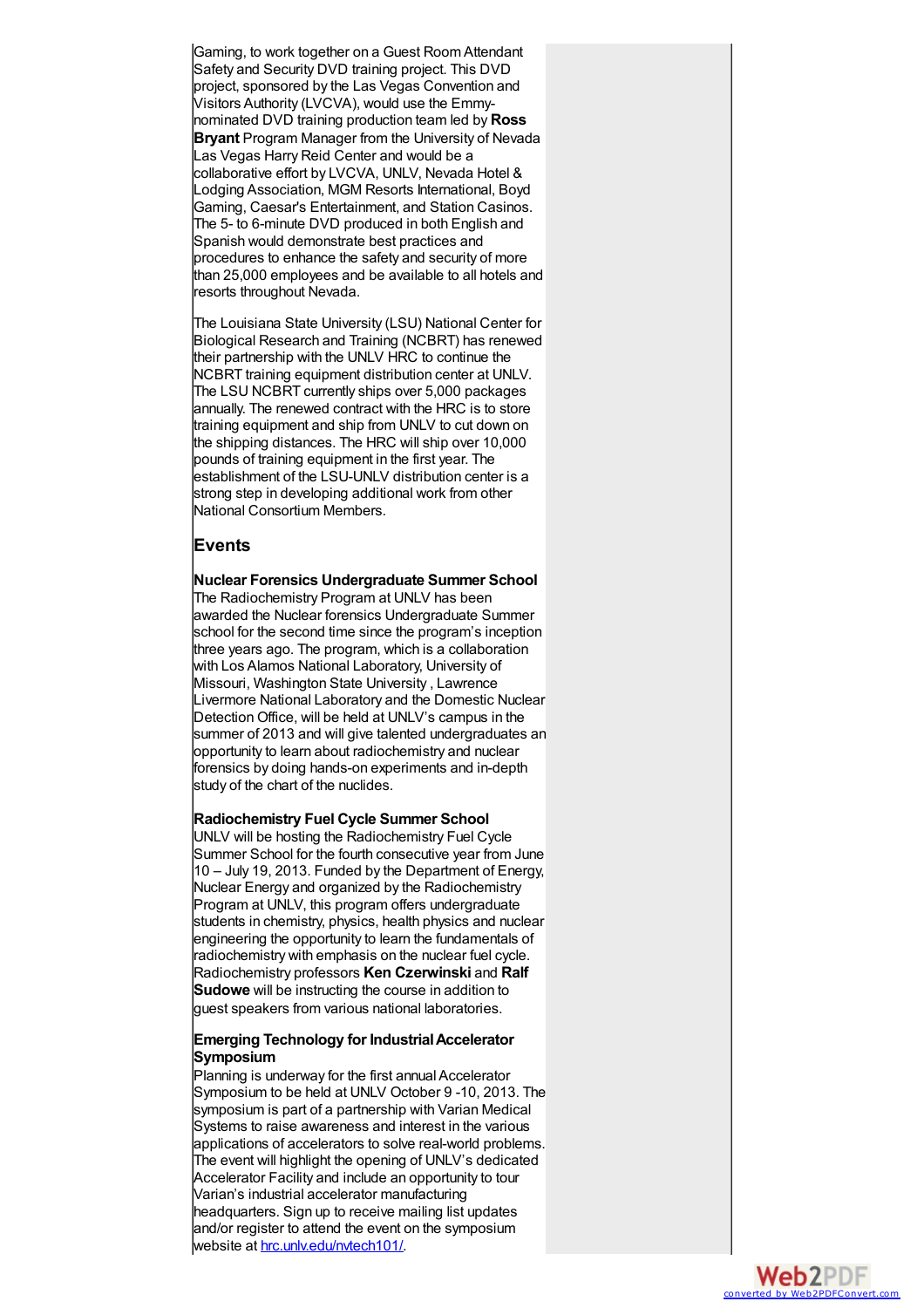Oliver Hemmers and Kris Lipinska held the Kick-Off meeting of the Phase-3 of their DOE-funded multi-year, multi-million dollar project on the development of BioFuels. The meeting, held on September 7, 2012 wa s attended by representatives from Ceramatec Inc. and from Rensselaer Polytechnic Institute.

# **Cybersecurity Collaborations Symposium**

UNLV has developed collaborations with Oak Ridge National Laboratory, the University of Tennessee, and Mississippi State University to pursue research opportunities in cyber security as it relates to National Security Requirements. The Harry Reid Center hosted the first annual Cybersecurity Collaborations Symposiu m on September 11, 2012 to present the technologies required and to discuss the implications of those requirements. Speakers in attendance included representatives from Oak Ridge National Laboratory, Mississippi State University, UNLV, and the Nevada National Security Site. Presentations can be viewed o n the sympo[siu](http://hrc.unlv.edu/cybersecurity/symposium)m website.

# **Planning the Urban Forest Workshop**

On September 20, 2012 the HRC co-hosted the Planning the Urban Forest Workshop along with the Southern Nevada Regional Planning Coalition and the Nevada Chapter of the American Planning Association. This workshop addressed the social, environmental and economic benefits of urban forests in Southern Nevada. A tour was provided to workshop participants of the Donald Baepler Xeric Garden as well as turf removal processes at UNLV that save trees.

**Steve Curtis** and **Craig Palmer** attended a federal proposal writing workshop for NSF and NIH grants held at the Lied Library on October 17, 2012, entitled "How to Find and WinGovernment Grants." The free workshop was funded by Nevada INBRE (IDeA Network of Biomedical Research Excellence).

**Oliver Hemmers** was invited by the Nevada Institute for Renewable Energy Commercialization (NIREC) to attend the SciTech Hookup event, held at the World Market Center on October 25, 2012.

# **Nuclear Science Merit Badge Workshop for Boy Scouts**

The 11th Nuclear Science Merit Badge workshop was held on November 17th, 2012 at UNLV's College of Engineering and the National Atomic Testing Museum (NATM). One of the main objectives of the workshop is to increase knowledge of "things nuclear" within the Las Vegas community. The workshop consists of three interactive class room activities including lectures, a tour of the radiochemistry laboratories, a tour of the National Atomic Testing Museum, and two practical exercises at the museum. 34 Boy Scouts attended this year's workshop (4 from California). Seven members of the UNLV American Nuclear Society Student Chapter (**Audrey Roman, Balazs Bene, Janelle Droessler, Dan Lowe, Rebecca Springs,Aldo Chavira, John Despotopulos**) and one member of the ANS Nevada Section (**Steven Curtis**) participated in planning and instructing during the event. **Audrey Roman** assembled the classes and organized the presentations. This was the 11th time the ANS and the HRC have teamed up to present the workshop for Boy Scouts. The workshop is open to all Boy Scouts and Girl Scouts, but is oriented to allow Boy Scouts to earn the Nuclear Science Merit Badge. Classes were presented in the College of

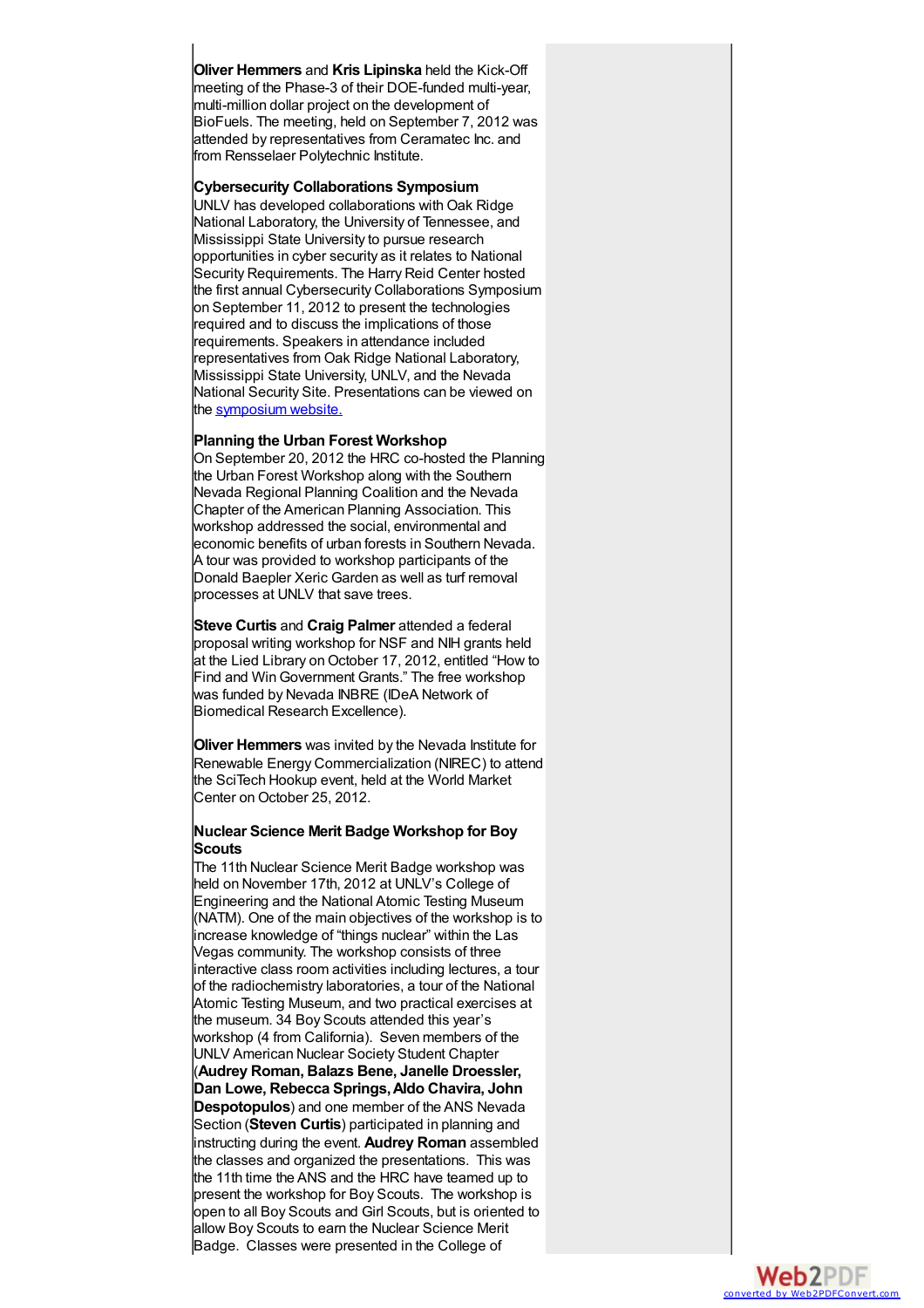Engineering building and the scouts were shown radiation laboratories and treated to a tour of the NATM. The workshop is offered twice a year in May & November and can accept up to 40 Boy Scouts per session. Over the last 5 and a half years, about 400 Scouts have earned the Nuclear Science Merit Badge. The workshop is open to the public and there is no limit to how many observers can participate. The spring 2013 session is scheduled for Saturday, May 4, 2013.

**Oliver Hemmers** & **Steve Curtis,** along with UNLV's Vice President for Research, Thomas Piechota, visited Mississippi State University on November 26th - 28th, to further discuss the collaboration with Oak Ridge National Laboratory (ORNL) and the Nevada National Security Site (NNSS). The visit also included a tour of the MSU facilities and labs.

# **Publications**

A collaboration of **FAME-Tech Labs** of HRC with UNLV's Department of Physics, the University of Koeln, Germany and the Carnegie Institution of Washington has come to fruition in the form of a full length paper submitted to the reputed *Journal of theAmerican Ceramic Society*, "High Pressure Behavior of Mullite:An X-Ray Diffraction Investigation" by **Patricia Kalita**, Hartmut Schneider, **Kristina Lipinska**, Stanislav Sinogeikin, **Oliver Hemmers** and Andrew Cornelius.

*Manuscript Technetium Chemistry in the Fuel Cycle: Combining Basic andApplied Studies,* **Frederic Poineau, Edward Mausolf, Gordon Jarvinen,Al Sattelberger and Ken Czerwinski** has been accepted into the journal, *Inorganic Chemistry.*

**William(Bill) Smith Jr.** had his article "Climatic change and desert vegetation distribution: Assessing 30 years of change in southern Nevada's Mojave Desert" accepted for publication to the journal *The Professional Geographer.* Other authors include **Haroon Stephen**, ScottAbella, C Roberts and Ross Guida.

Recent publications by Wayne Stolte and the x-ray atomic molecular spectroscopy group in Berkeley, CA include:

· K.P. Bowen, **W.C. Stolte**,A.F. Lago, J.Z. Dávalos, M.N. Piancastelli, and D.W. Lindle, *"Partial-ion-yield studies of SOCl2 following x-ray absorption around the S and Cl K edges"*, resubmitted to J. Chem. Phys. **137**, 204313 (2012).

· X. He, I.N. Demchenko, **W.C. Stolte**,A. van Buuren, and H. Liang, *"Synthesis and transformation of Zn-doped PbS quantum dots"*, J. Phys. Chem. C **116** (2012).

· S. Carniato, L. Journel, R. Guillemin, M.N. Piancastelli, **W.C. Stolte**, D.W. Lindle, and M. Simon, *"A newmethod to derive electronegativity from resonant inelastic x-ray scattering"*, J. Chem. Phys. **137** (2012) 144303.

· S. Carniato, P. Selles, L. Journel, R. Guillemin, **W.C. Stolte**, L. El Khoury, T. Marin, F. Gel'mukhanov, D.W. Lindle, and M. Simon, *"Thomson-resonant interference effects in elastic x-ray scattering near the Cl K edge of HCl"*, J. Chem. Phys. **137** (2012) 094311.

# **New Faces**

New students recently welcomed to the Radiochemistry